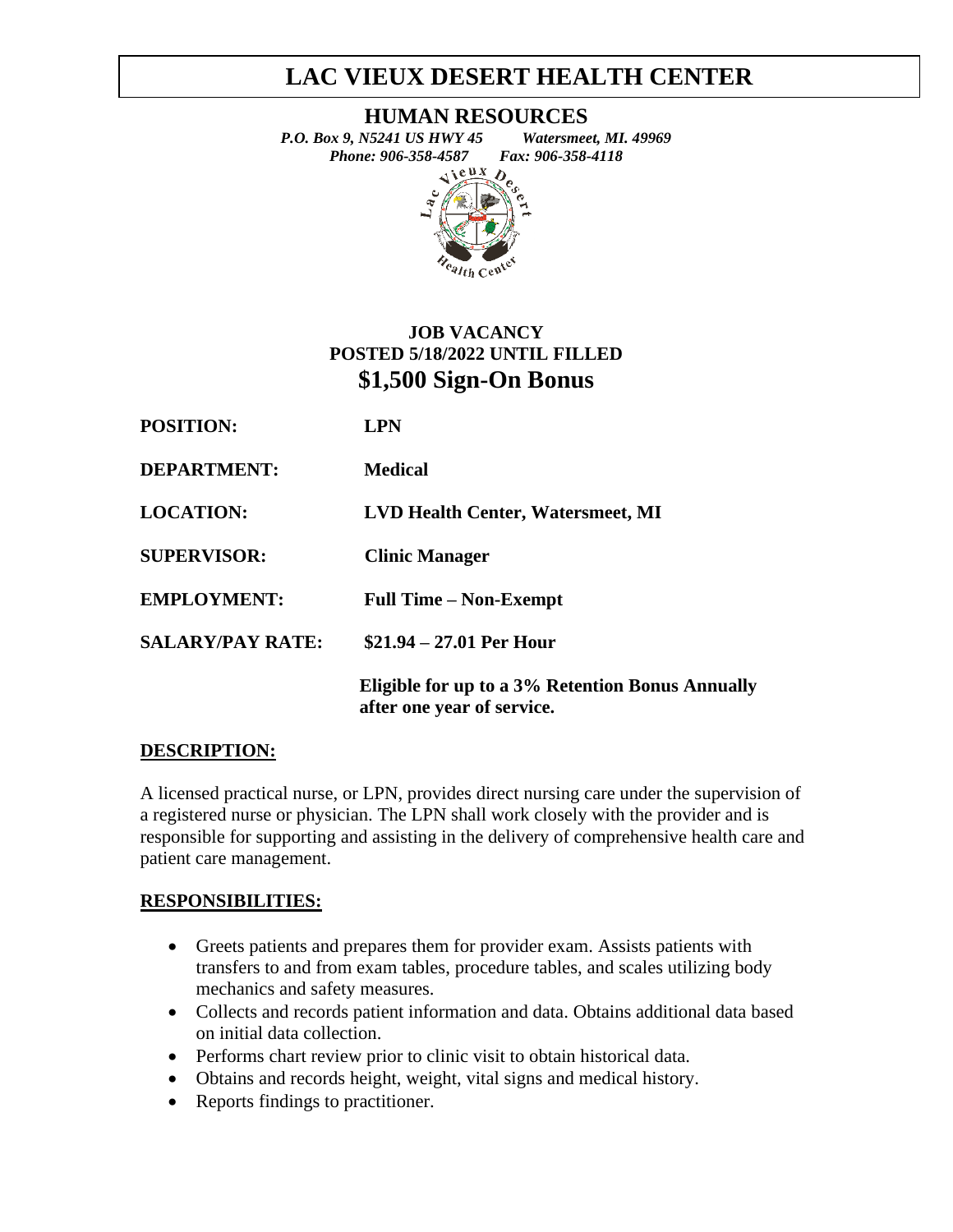- Explains treatment procedures to patients.
- Instructs patients in collection of samples and tests, prepares laboratory specimens.
- Prepares equipment and assists provider during treatment, examination, and testing of patients.
- Operates clinical equipment according to equipment procedures.
- Prepares and administers medical and vaccinations as directed.
- Changes dressings on wounds.
- Monitors patient status recognizing and reporting abnormal findings or changes in condition.
- Provides appropriate patient education, health information materials and community resource lists as directed. Identifies patient's need for additional information and communicates to provider.
- Maintains and uses principles of aseptic techniques and infection control when performing clinical duties and tasks.
- Ensures that soiled linens, sharps containers and potentially infectious waste are appropriately disposed and removed from the clinic and exam area according to infection control guidelines.
- Maintains timely and efficient flow of patients during the clinical day, notifies patients of wait time if delayed.
- Notifies patients of diagnostic test results in a timely fashion, as instructed by primary care provider.
- Schedules medical procedures, appointments with specialty providers.
- Obtains prior authorizations as needed.
- Assists with ordering, stocking, and maintaining exam rooms and clinic areas with standard levels of supplies, medications, linens, forms, equipment, etc.
- Cleans/sterilizes medical instruments and equipment per protocols.
- Takes electrocardiogram.
- Assures cleanliness of examination rooms according to OSHA standards.
- Takes accurate telephone messages and provides appropriate follow up.
- Assists with notifying patients of special follow up, reminder letters for tests, injections, etc.
- Assists with scheduling patients appropriately.
- Completes referrals, work/school excuses, etc. as directed by provider.
- Uses E.H.R. continually throughout the day. Monitors and completes tasks in a timely manner.
- Assists provider with medication orders/refills as directed.
- Assists in keeping provider on schedule.
- Performs basic CLIA waived laboratory tests.
- Any other duties as assigned.

## **QUALIFICATIONS:**

- Must have the ability to establish and maintain effective working relationships with patients, employees and the public.
- Work independently and be able to adjust pace, organize daily activities and scheduled, and accept responsibility for problems as they arise.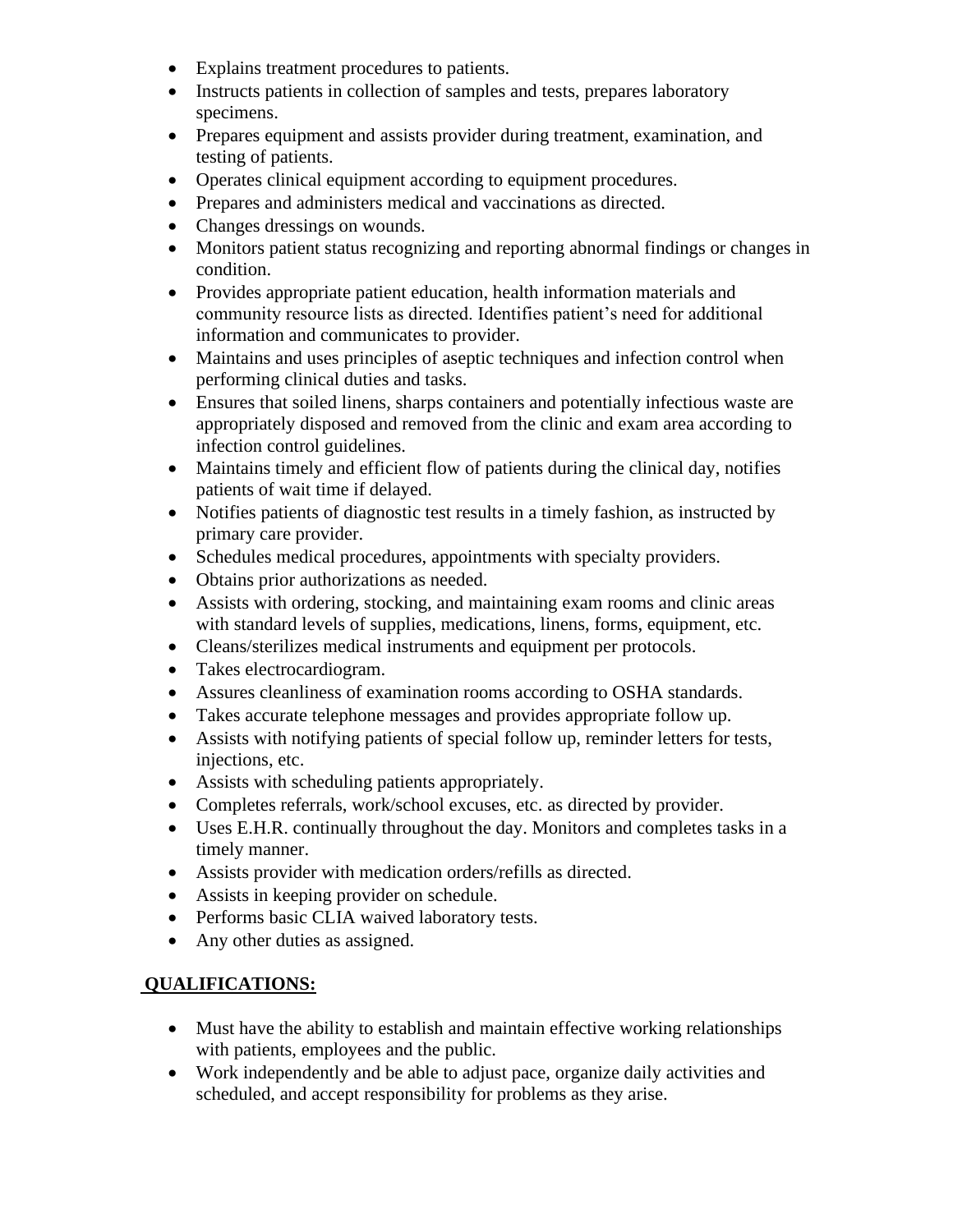- Have the ability to react calmly and effectively in emergency situations.
- Must be able to maintain a calm, courteous manner in an often demanding and stressful environment.
- Current Active Licensed as Licensed Practical Nurse in Michigan.
- One-year medical experience in a physician's office or equivalent combination of training and experience preferred. Will train a highly motivated new graduate.
- Current BCLS certification.
- Previous experience with Electronic Medical Record.
- Demonstrates ability to work effectively within teams and within a dynamic work environment.
- Interest and desire to work within a Native American community.

## **WORKING CONDITIONS/HAZARDS:**

- Fast paced ambulatory clinic environment.
- Potential for daily exposure to blood and bodily fluids, communicable diseases, and chemicals.

## **PHYSICAL REQUIREMENTS:**

- Must be able to stand for extended periods of time; push, pull, and reach; occasional bending, stooping, stretching, lifting and carrying.
- Have a full range of body motion, including handling and lifting of patients.
- Must be able to work at computer for extended periods of time.
- Must be able to lift at least 50 lbs. with no restrictions.
- Have a normal range of hearing and eyesight, color vision.

#### **Preference will be given to qualified individuals of American Indian descent.**

*The above statements are intended to describe the general nature and level of work performed by people assigned to this classification. They are not intended to be construed, as an exhaustive list of all responsibilities, duties and skills required of personnel so classified. Management retains the right to add or to change the duties of the position at any time. Must be able to pass a pre-employment drug screen and applicable background checks related to the position.* 

**Lac Vieux Desert Band of Lake Superior Chippewa – Our Mission:** To provide a better life for this generation, the opportunity for successive generations to carry on, and to provide the basis for Native American self-sufficiency among its constituency and all native peoples – today and always.

#### **Date Approved by the Tribal Council: July 21, 2014**

**LVD Health Center Human Resources Department P.O. Box 9, N5241 US 45 Watersmeet, MI 49969 Email: cholt@lvdhealthcenter.com Website:** [http://www.lvdhealthcenter.com](http://www.lvdhealthcenter.com/) **Phone: 906-358-4587 Ext. 6102**